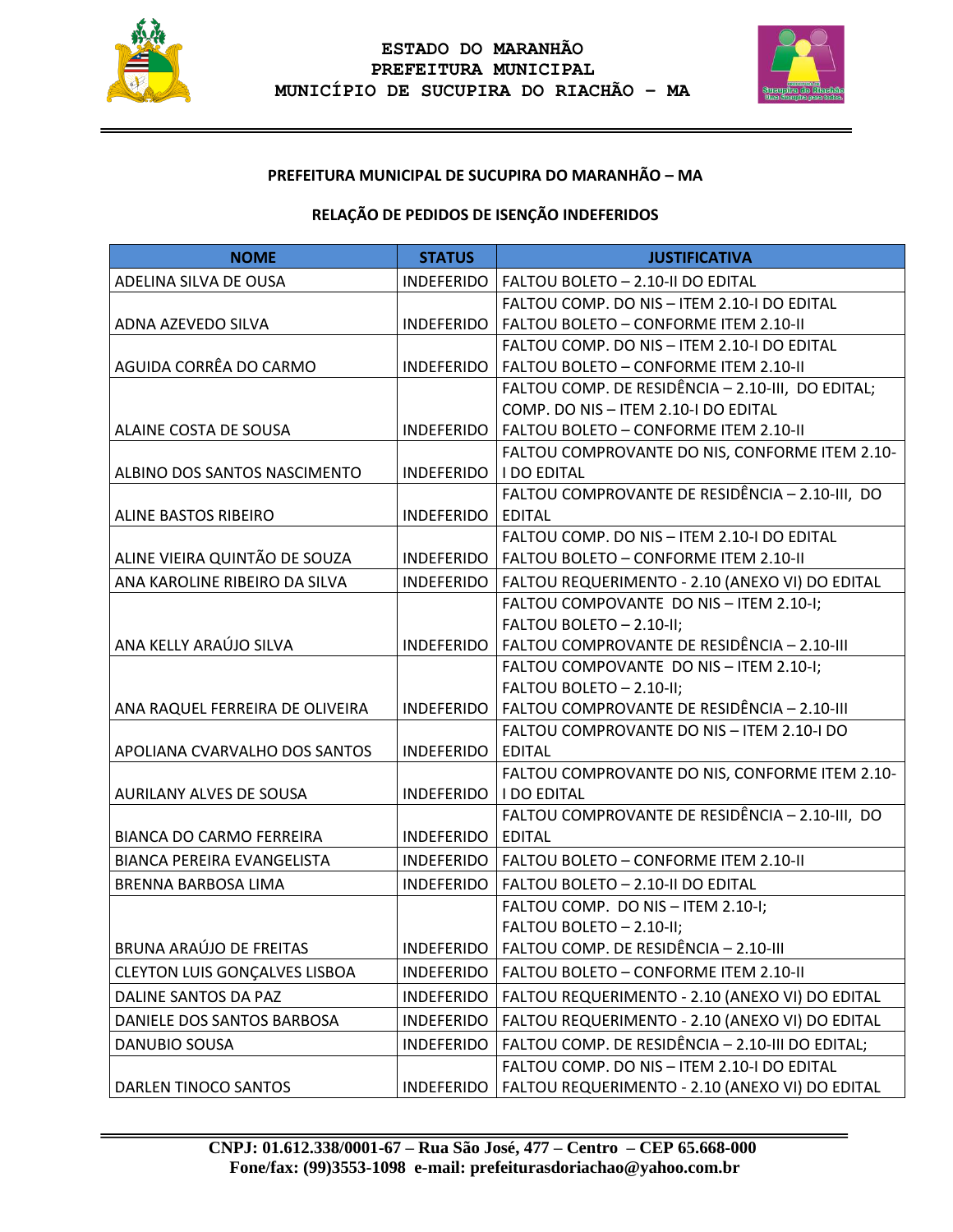



| DEJANIA NONATO DE ALENCAR          |                   | INDEFERIDO   FALTOU BOLETO - 2.10-II DO EDITAL     |
|------------------------------------|-------------------|----------------------------------------------------|
|                                    |                   | FALTOU REQUERIMENTO - 2.10 (ANEXO VI) DO EDITAL    |
|                                    |                   | FALTOU COMPROVANTE DO NIS - CONFORME ITEM          |
| DELIANE OLIVEIRA DA SILVA          | <b>INDEFERIDO</b> | 2.10-I DO EDITAL                                   |
| DENILSON DE PAIVA RIBEIRO          | <b>INDEFERIDO</b> | FALTOU COMP. DE RESIDÊNCIA - 2.10-III, DO EDITAL;  |
|                                    |                   | FALTOU COMP. DO NIS - ITEM 2.10-I DO EDITAL        |
| <b>DENISIO RODRIGUES PEREIRA</b>   | <b>INDEFERIDO</b> | FALTOU BOLETO - CONFORME ITEM 2.10-II              |
| DHEYNEFAN ANDREIA DA CONCEIÇÃO     |                   | FALTOU COMP. DO NIS - ITEM 2.10-I DO EDITAL        |
| <b>ALVES</b>                       | <b>INDEFERIDO</b> | FALTOU BOLETO - CONFORME ITEM 2.10-II              |
|                                    |                   | FALTOU COMPROVANTE DE CADASTRO NO NIS - 2.10-I     |
| DHEYZON LIMA DIAS                  | <b>INDEFERIDO</b> | <b>DO EDITAL</b>                                   |
|                                    |                   | FALTOU BOLETO - CONFORME ITEM 2.10-II DO EDITAL;   |
| DIANIR OLIVEIRA PEREIRA            | <b>INDEFERIDO</b> | COMP. DO NIS - ITEM 2.10-I DO EDITAL               |
|                                    |                   | FALTOU REQUERIMENTO - 2.10 (ANEXO VI) DO EDITAL    |
|                                    |                   | FALTOU BOLETO - CONFORME ITEM 2.10-II              |
| DIEGO CELESTINO DE CARVALHO        | <b>INDEFERIDO</b> | FALTOU COMP. DE RESIDÊNCIA - 2.10-III, DO EDITAL;  |
|                                    |                   | FALTOU COMPROVANTE DE RESIDÊNCIA - 2.10-III, DO    |
| DOMINGAS MATIAS DA COSTA           | <b>INDEFERIDO</b> | <b>EDITAL</b>                                      |
| DYENESSON IRAN DA CONCEIÇÃO        |                   | FALTOU COMP. DO NIS - ITEM 2.10-I DO EDITAL        |
| <b>ALVES</b>                       |                   | INDEFERIDO   FALTOU BOLETO - CONFORME ITEM 2.10-II |
|                                    |                   | FALTOU COMPOVANTE DO NIS - CONFORME ITEM 2.10-     |
| <b>EDILSON DE SOUSA</b>            | <b>INDEFERIDO</b> | I DO EDITAL                                        |
|                                    |                   | FALTOU COMPROVANTE DE CADASTRO NO NIS - 2.10-I     |
| EILANE GOMES DA SILVA              | <b>INDEFERIDO</b> | <b>DO EDITAL</b>                                   |
|                                    |                   | FALTOU COMP. DE RESIDÊNCIA - 2.10-III, DO EDITAL;  |
| ELCIMARA PEREIRA DE SOUSA          | <b>INDEFERIDO</b> | COMP. DO NIS - ITEM 2.10-I DO EDITAL               |
|                                    |                   | FALTOU COMP. DE RESIDÊNCIA - 2.10-III, DO EDITAL;  |
|                                    |                   | FALTOU COMP. DO NIS - ITEM 2.10-I DO EDITAL        |
| ERISVALDO PEREIRA DA ROCHA         | <b>INDEFERIDO</b> | FALTOU BOLETO - CONFORME ITEM 2.10-II              |
|                                    |                   | FALTOU COMP. DE RESIDÊNCIA - 2.10-III, DO EDITAL;  |
|                                    |                   | FALTOU COMP. DO NIS - ITEM 2.10-I DO EDITAL        |
| <b>ERONILDE RIBEIRO DE FREITAS</b> | <b>INDEFERIDO</b> | FALTOU BOLETO - CONFORME ITEM 2.10-II              |
| EULAINY OLIVEIRA LIMA              | INDEFERIDO        | FALTOU COMP. DE RESIDÊNCIA - 2.10-III              |
| <b>EVANDA SOUSA</b>                | <b>INDEFERIDO</b> | FALTOU COMP. DE RESIDÊNCIA - 2.10-III DO EDITAL;   |
| <b>FABIANA CHAVES DE OLIVEIRA</b>  | <b>INDEFERIDO</b> | FALTOU COMP. DE RESIDÊNCIA - 2.10-III, DO EDITAL;  |
|                                    |                   | FALTOU COMPOVANTE DO NIS - ITEM 2.10-I;            |
| <b>FABIANO JUSTO</b>               | <b>INDEFERIDO</b> | FALTOU BOLETO - 2.10-II DO EDITAL;                 |
| FAGNA MARTINS BRUNO DA SILVA       | <b>INDEFERIDO</b> | FALTOU BOLETO - 2.10-II DO EDITAL                  |
|                                    |                   | FALTOU COMP. DO NIS - ITEM 2.10-I;                 |
|                                    |                   | FALTOU BOLETO - 2.10-II;                           |
| FELIPE OLIVEIRA DE SOUSA           | <b>INDEFERIDO</b> | FALTOU COMP. DE RESIDÊNCIA - 2.10-III              |
| FERNANDO BRUNO DE OLIVEIRA FILHO   | <b>INDEFERIDO</b> | FALTOU BOLETO - 2.10-II DO EDITAL                  |
|                                    |                   | FALTOU COMPROVANTE DO NIS - ITEM 2.10-I DO         |
| <b>FRANCIELTON LIMA NUNES</b>      | <b>INDEFERIDO</b> | <b>EDITAL</b>                                      |
|                                    |                   |                                                    |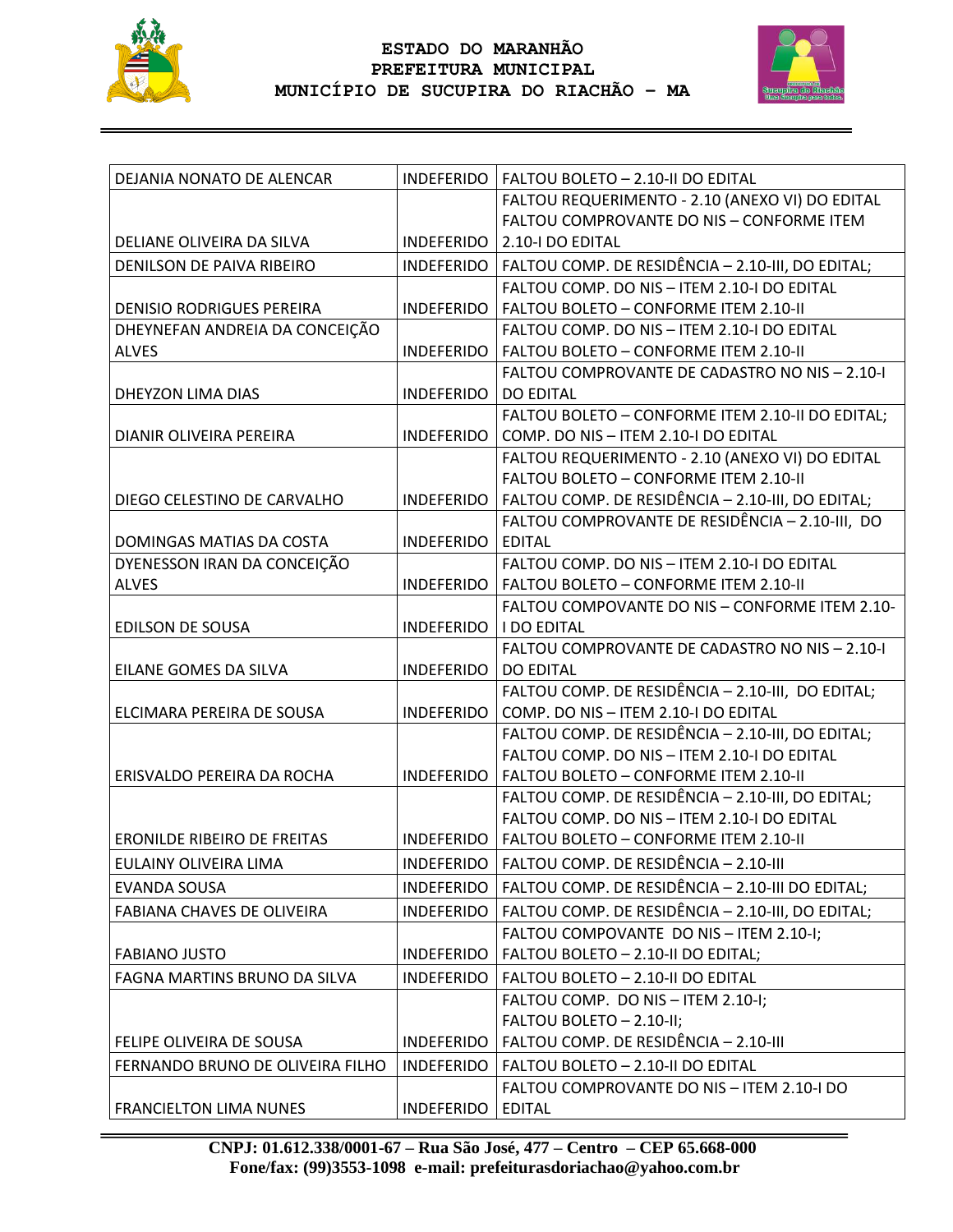



| FRANCISCA DAS CHAGAS BRAGANÇA             |                   |                                                               |
|-------------------------------------------|-------------------|---------------------------------------------------------------|
| <b>ALMEIDA</b>                            | INDEFERIDO        | FALTOU BOLETO - CONFORME ITEM 2.10-II DO EDITAL;              |
| FRANCISCA LAIRES SOUSA DA SILVA           | <b>INDEFERIDO</b> | FALTOU BOLETO - 2.10-II DO EDITAL                             |
|                                           |                   | FALTOU COMP. DE RESIDÊNCIA - 2.10-III, DO EDITAL;             |
| FRANCISCA MARCELA SOUSA DOS               |                   | FALTOU COMP, DO NIS - ITEM 2.10-I DO EDITAL                   |
| <b>SANTOS</b>                             | <b>INDEFERIDO</b> | FALTOU BOLETO - CONFORME ITEM 2.10-II                         |
| FRANCISCA PAULA FERREIRA DA SILVA         |                   | FALTOU COMPOVANTE DO NIS - ITEM 2.10-I;                       |
| SOUSA                                     | <b>INDEFERIDO</b> | FALTOU BOLETO - 2.10-II DO EDITAL;                            |
|                                           |                   | FALTOU COMP. DE RESIDÊNCIA - 2.10-III, DO EDITAL;             |
| <b>FRANCISCA RIBEIRO ALVES DE ALENCAR</b> | <b>INDEFERIDO</b> | FALTOU BOLETO - CONFORME ITEM 2.10-II                         |
| FRANCISCA SILVA SANTOS QUIRINO            | <b>INDEFERIDO</b> | FALTOU REQUERIMENTO - 2.10 (ANEXO VI) DO EDITAL               |
|                                           |                   | FALTOU COMPROVANTE DO NIS, CONFORME ITEM 2.10-                |
| FRANCISCO LIRA DE ARAÚJO                  | <b>INDEFERIDO</b> | <b>I DO EDITAL</b>                                            |
| FRANCISCO VITOR DA SILVA COSTA            | <b>INDEFERIDO</b> | FALTOU REQUERIMENTO - 2.10 (ANEXO VI) DO EDITAL               |
|                                           |                   | FALTOU REQUERIMENTO - 2.10 (ANEXO VI) DO EDITAL               |
|                                           |                   | FALTOU COMP. DE RESIDÊNCIA - 2.10-III, DO EDITAL;             |
|                                           |                   | FALTOU COMP. DO NIS - ITEM 2.10-I DO EDITAL                   |
| <b>GABRIELA MARIA DOS SANTOS</b>          | <b>INDEFERIDO</b> | FALTOU BOLETO - CONFORME ITEM 2.10-II                         |
|                                           |                   | FALTOU COMPROVANTE DE CADASTRO NO NIS - 2.10-I                |
|                                           |                   | DO EDITAL;                                                    |
| <b>GEALYSON DE SOUSA</b>                  | <b>INDEFERIDO</b> | FALTOU REQUERIMENTO - 2.10 (ANEXO VI) DO EDITAL               |
|                                           |                   | FALTOU COMP. DO NIS - ITEM 2.10-I DO EDITAL                   |
| GLÓRIA LETÍCIA CLEMENTINA DA SILVA        | <b>INDEFERIDO</b> | FALTOU BOLETO - CONFORME ITEM 2.10-II                         |
| <b>GRAZIELA CARVALHO SANTANA</b>          | <b>INDEFERIDO</b> | FALTOU COMP. DE RESIDÊNCIA - 2.10-III, DO EDITAL;             |
| <b>GRAZIELA DA CRUZ SILVA</b>             | <b>INDEFERIDO</b> | FALTOU BOLETO - 2.10-II DO EDITAL                             |
| HAYRA LAISS LOPES MATIAS                  | <b>INDEFERIDO</b> | FALTOU COMP. DO NIS - ITEM 2.10-I DO EDITAL                   |
| <b>IDELFONSO DE SOUSA FREITAS</b>         | <b>INDEFERIDO</b> | FALTOU BOLETO - 2.10-II DO EDITAL                             |
|                                           |                   | FALTOU COMPOVANTE DO NIS - ITEM 2.10-I;                       |
|                                           |                   | FALTOU BOLETO - 2.10-II DO EDITAL;                            |
| <b>ISAMAURA DE BRITO</b>                  | <b>INDEFERIDO</b> | FALTOU COMPROVANTE DE RESIDÊNCIA - 2.10-III                   |
|                                           |                   | FALTOU COMP. DO NIS - ITEM 2.10-I DO EDITAL                   |
| ISMAEL SANTOS ARAÚJO                      | <b>INDEFERIDO</b> | FALTOU BOLETO - CONFORME ITEM 2.10-II                         |
|                                           |                   | FALTOU COMP. DE RESIDÊNCIA - 2.10-III, DO EDITAL;             |
|                                           |                   | FALTOU COMP. DO NIS - ITEM 2.10-I DO EDITAL                   |
| IVOR ERICK BIZERRA RIBEIRO                | <b>INDEFERIDO</b> | FALTOU BOLETO - CONFORME ITEM 2.10-II                         |
|                                           |                   | FALTOU COMPROVANTE DO NIS - ITEM 2.10-I DO                    |
| IZABELA PEREIRA DA SILVA                  | <b>INDEFERIDO</b> | <b>EDITAL</b>                                                 |
| JERRY SANTANA DE FREITAS                  | <b>INDEFERIDO</b> | FALTOU COMPROVANTE DO NIS - CONFORME ITEM<br>2.10-I DO EDITAL |
|                                           |                   |                                                               |
| JÉSSIKA SOARES DE SÁ SOUSA                | <b>INDEFERIDO</b> | FALTOU COMP. DO NIS - ITEM 2.10-I DO EDITAL                   |
| <b>JHENEFFER LIMA SILVA</b>               | <b>INDEFERIDO</b> | FALTOU COMPROVANTE DO NIS - ITEM 2.10-I DO<br><b>EDITAL</b>   |
|                                           |                   |                                                               |
| JOADSON YANCK CARVALHO MOTA               | <b>INDEFERIDO</b> | FALTOU COMPOVANTE DO NIS - CONFORME ITEM 2.10-                |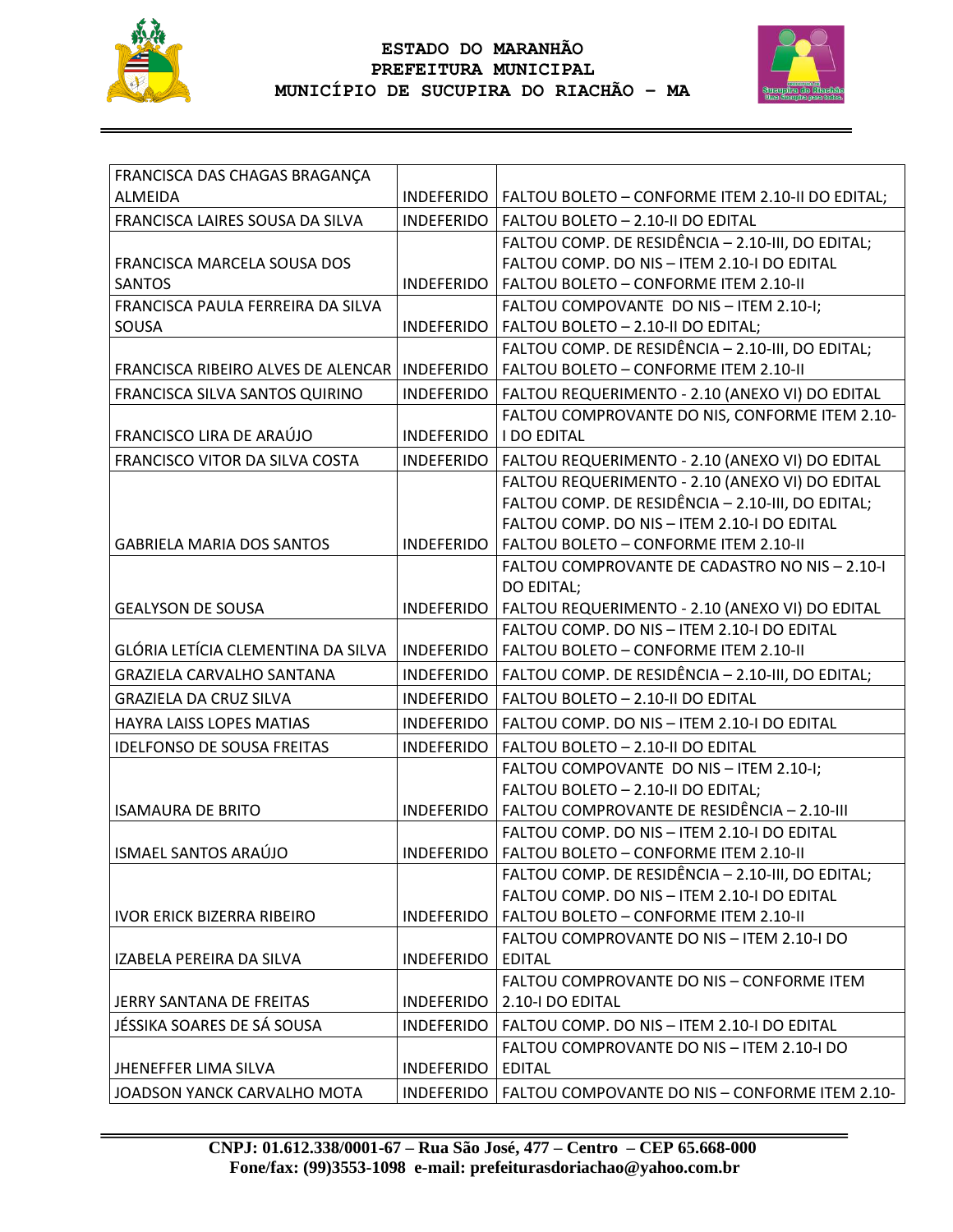



|                                   |                   | <b>I DO EDITAL</b>                                |
|-----------------------------------|-------------------|---------------------------------------------------|
| JOANA DAR'C CARVALHO DE SOUSA     | INDEFERIDO        | FALTOU REQUERIMENTO - 2.10 (ANEXO VI) DO EDITAL   |
|                                   |                   | FALTOU COMP. DE RESIDÊNCIA - 2.10-III, DO EDITAL; |
| <b>JOÃO TEIXEIRA NETO</b>         | <b>INDEFERIDO</b> | FALTOU COMP. DO NIS - ITEM 2.10-I DO EDITAL       |
|                                   |                   | FALTOU COMPOVANTE DO NIS - CONFORME ITEM 2.10-    |
| <b>JOKSAN DOS SANTOS SOUSA</b>    | INDEFERIDO        | <b>I DO EDITAL</b>                                |
|                                   |                   | FALTOU COMPROVANTE DO NIS - CONFORME ITEM         |
| JONIEL DE SOUSA ARAÚJO            | <b>INDEFERIDO</b> | 2.10-I DO EDITAL                                  |
|                                   |                   | FALTOU COMPROVANTE DO NIS - ITEM 2.10-I DO        |
| JOSCELMA PEREIRA DE SÁ            | <b>INDEFERIDO</b> | <b>EDITAL</b>                                     |
|                                   |                   | FALTOU REQUERIMENTO, CONFORME ITEM 2.10 -         |
| JOSÉ AUGUSTO NASCIMENTO DA SILVA  | INDEFERIDO        | ANEXO VI DO EDITAL                                |
| JOSERLANDIA FERREIRA DE SOUSA     | INDEFERIDO        | FALTOU BOLETO - CONFORME ITEM 2.10-II DO EDITAL;  |
|                                   |                   | FALTOU COMPOVANTE DO NIS - ITEM 2.10-I;           |
|                                   |                   | FALTOU BOLETO - 2.10-II DO EDITAL;                |
| <b>JULIANA ANDRADE DOS SANTOS</b> | INDEFERIDO        | FALTOU COMPROVANTE DE RESIDÊNCIA - 2.10-III       |
| <b>JUSCIVANIA DA SILVA LOPES</b>  | INDEFERIDO        | FALTOU BOLETO - 2.10-II DO EDITAL                 |
|                                   |                   | FALTOU COMPOVANTE DO NIS - ITEM 2.10-I;           |
|                                   |                   | FALTOU BOLETO - 2.10-II;                          |
| KAIANNE DIAS DE MOURA OLIVEIRA    | <b>INDEFERIDO</b> | FALTOU COMPROVANTE DE RESIDÊNCIA - 2.10-III       |
|                                   |                   | FALTOU COMPROVANTE DE CADASTRO NO NIS - 2.10-I    |
| KAINAN SANTOS DA SILVA            | <b>INDEFERIDO</b> | <b>DO EDITAL</b>                                  |
|                                   |                   | FALTOU COMP. DO NIS - ITEM 2.10-I DO EDITAL       |
| KAROLIVIA ARAÚJO DOS SANTOS       | INDEFERIDO        | FALTOU BOLETO - CONFORME ITEM 2.10-II             |
|                                   |                   | FALTOU COMPROVANTE DO NIS - ITEM 2.10-I DO        |
| KATRYNE DE SOUSA RIBEIRO          | INDEFERIDO        | <b>EDITAL</b>                                     |
|                                   |                   | FALTOU COMPOVANTE DO NIS - CONFORME ITEM 2.10-    |
| KELLI TEIXEIRA DE SOUSA           | INDEFERIDO        | <b>I DO EDITAL</b>                                |
|                                   |                   | FALTOU REQUERIMENTO, CONFORME ITEM 2.10 -         |
| KETLYN LOPES DA SILVA             | INDEFERIDO        | ANEXO VI DO EDITAL                                |
|                                   |                   | FALTOU COMPOVANTE DO NIS - CONFORME ITEM 2.10-    |
| KEULY AZEVEDO NERIS DA SILVA      | INDEFERIDO        | <b>I DO EDITAL</b>                                |
| LAISE SOUSA FERNANDES MUNIZ       | <b>INDEFERIDO</b> | FALTOU REQUERIMENTO - 2.10 (ANEXO VI) DO EDITAL   |
| LARIELTON DOS SANTOS SOUSA        | <b>INDEFERIDO</b> | FALTOU BOLETO - 2.10-II DO EDITAL                 |
|                                   |                   | FALTOU COMPOVANTE DO NIS - ITEM 2.10-I;           |
|                                   |                   | FALTOU BOLETO - 2.10-II;                          |
| LEONARDO NOLETO DE FREITAS        | <b>INDEFERIDO</b> | FALTOU COMPROVANTE DE RESIDÊNCIA - 2.10-III       |
|                                   |                   | FALTOU COMPOVANTE DO NIS - ITEM 2.10-I;           |
|                                   |                   | FALTOU BOLETO - 2.10-II;                          |
| LUCAS RIBEIRO DE SOUSA            | <b>INDEFERIDO</b> | FALTOU COMPROVANTE DE RESIDÊNCIA - 2.10-III       |
|                                   |                   | FALTOU COMP. DE RESIDÊNCIA - 2.10-III, DO EDITAL; |
|                                   |                   | FALTOU COMP. DO NIS - ITEM 2.10-I DO EDITAL       |
| LUCIANO DA SILVA SOUZA            | <b>INDEFERIDO</b> | FALTOU BOLETO - CONFORME ITEM 2.10-II             |
| LUCICLEIDE DE SOUSA MORAES        | <b>INDEFERIDO</b> | FALTOU COMPROVANTE DO NIS - ITEM 2.10-I DO        |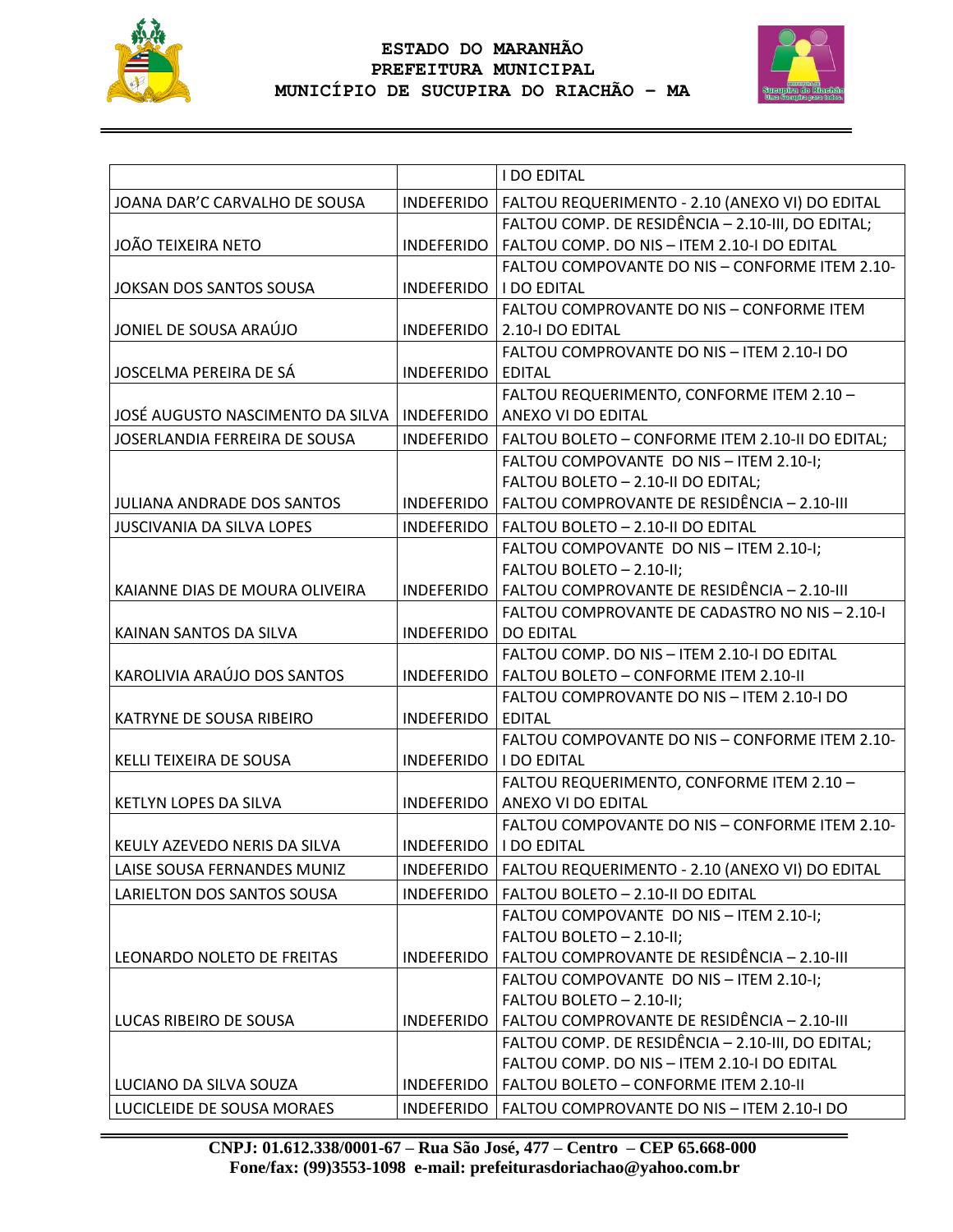



|                                   |                   | <b>EDITAL</b>                                     |
|-----------------------------------|-------------------|---------------------------------------------------|
| LUCYUMA KAROLINE RIBEIRO DA SILVA |                   | FALTOU COMPROVANTE DO NIS - ITEM 2.10-I DO        |
| <b>SANTOS</b>                     | INDEFERIDO        | <b>EDITAL</b>                                     |
| LUIZ SANDRO ALVES DE OLIVEIRA     | INDEFERIDO        | FALTOU COMPROVANTE DO NIS                         |
|                                   |                   | FALTOU COMP. DE RESIDÊNCIA - 2.10-III, DO EDITAL; |
|                                   |                   | FALTOU COMP. DO NIS - ITEM 2.10-I DO EDITAL       |
| MARCELA PEREIRA BEZERRA           | INDEFERIDO        | FALTOU BOLETO - CONFORME ITEM 2.10-II             |
|                                   |                   | FALTOU COMP. DE RESIDÊNCIA - 2.10-III, DO EDITAL; |
|                                   |                   | FALTOU COMP. DO NIS - ITEM 2.10-I DO EDITAL       |
| <b>MARCIA GOMES DE SOUSA</b>      | INDEFERIDO        | FALTOU BOLETO - CONFORME ITEM 2.10-II             |
| MARCIO GABRIEL DO CARMO DE        |                   | FALTOU COMPROVANTE DO NIS - ITEM 2.10-I DO        |
| SOUSA                             | INDEFERIDO        | <b>EDITAL</b>                                     |
|                                   |                   | FALTOU REQUERIMENTO - 2.10 (ANEXO VI) DO EDITAL   |
|                                   |                   | FALTOU COMPROVANTE DO NIS - CONFORME ITEM         |
| MARIA CLARA OLIVEIRA DA SILVA     | INDEFERIDO        | 2.10-I DO EDITAL                                  |
|                                   |                   | FALTOU COMP. DE RESIDÊNCIA - 2.10-III, DO EDITAL; |
| MARIA CRISTINA DA SILVA           | <b>INDEFERIDO</b> | FALTOU BOLETO - CONFORME ITEM 2.10-II             |
| MARIA DAS DORES BRUNO DA SILVA    | <b>INDEFERIDO</b> | FALTOU BOLETO - 2.10-II DO EDITAL                 |
|                                   |                   | FALTOU COMP. DO NIS - ITEM 2.10-I DO EDITAL       |
| MARIA DAS DORES OLIVEIRA DA SILVA | INDEFERIDO        | FALTOU BOLETO - CONFORME ITEM 2.10-II             |
|                                   |                   | FALTOU COMPOVANTE DO NIS - ITEM 2.10-I;           |
|                                   |                   | FALTOU BOLETO - 2.10-II;                          |
| MARIA DIAS DE SOUSA               | INDEFERIDO        | FALTOU COMPROVANTE DE RESIDÊNCIA - 2.10-III       |
|                                   |                   | FALTOU COMPROVANTE DO NIS, CONFORME ITEM 2.10-    |
| MARIA ISABEL DA CRUZ SILVA        | INDEFERIDO        | <b>I DO EDITAL</b>                                |
|                                   |                   | FALTOU COMPOVANTE DO NIS - CONFORME ITEM 2.10-    |
| MARIA JOSÉ DE FREITAS SOUSA       | INDEFERIDO        | <b>I DO EDITAL</b>                                |
| MARIA RAIMUNDA FERNANDES DE       |                   | FALTOU COMP. DE RESIDÊNCIA - 2.10-III DO EDITAL;  |
| SOUSA                             | <b>INDEFERIDO</b> | COMPROVANTE DO NIS - ITEM 2.10-I DO EDITAL        |
|                                   |                   | FALTOU COMPOVANTE DO NIS - ITEM 2.10-I;           |
| <b>MARIA RAIMUNDA JUSTO</b>       | INDEFERIDO        | FALTOU BOLETO - 2.10-II;                          |
| MARIA WIRAJANE FERREIRA NOLETO    | <b>INDEFERIDO</b> | <b>FALTOU BOLETO</b>                              |
| MARLENE DIAS DA SILVA             | INDEFERIDO        | FALTOU BOLETO, CONFORME - ITEM 2.10-II DO EDITAL  |
| MAYANNA NAZARETH CALDAS DA        |                   | FALTOU COMPROVANTE DO NIS, BOLETO E               |
| <b>SILVA</b>                      | <b>INDEFERIDO</b> | COMPROVANTE DE RESIDÊNCIA                         |
|                                   |                   | FALTOU COMP. DE RESIDÊNCIA - 2.10-III, DO EDITAL; |
|                                   |                   | FALTOU COMP. DO NIS - ITEM 2.10-I DO EDITAL       |
| MIGUEL VIEIRA DA SILVA FILHO      | <b>INDEFERIDO</b> | FALTOU BOLETO - CONFORME ITEM 2.10-II             |
|                                   |                   | FALTOU COMPROVANTE DO NIS - ITEM 2.10-I DO        |
| MIKAELA DE OLIVEIRA BRITO         | <b>INDEFERIDO</b> | <b>EDITAL</b>                                     |
|                                   |                   | FALTOU COMPOVANTE DO NIS - ITEM 2.10-I;           |
| MIROSMAR FERREIRA DA SILVA        | <b>INDEFERIDO</b> | FALTOU BOLETO - 2.10-II DO EDITAL;                |
|                                   |                   | FALTOU COMPOVANTE DO NIS - ITEM 2.10-I;           |
| MÔNICA SOUSA DE SÁ                | <b>INDEFERIDO</b> | FALTOU BOLETO - 2.10-II;                          |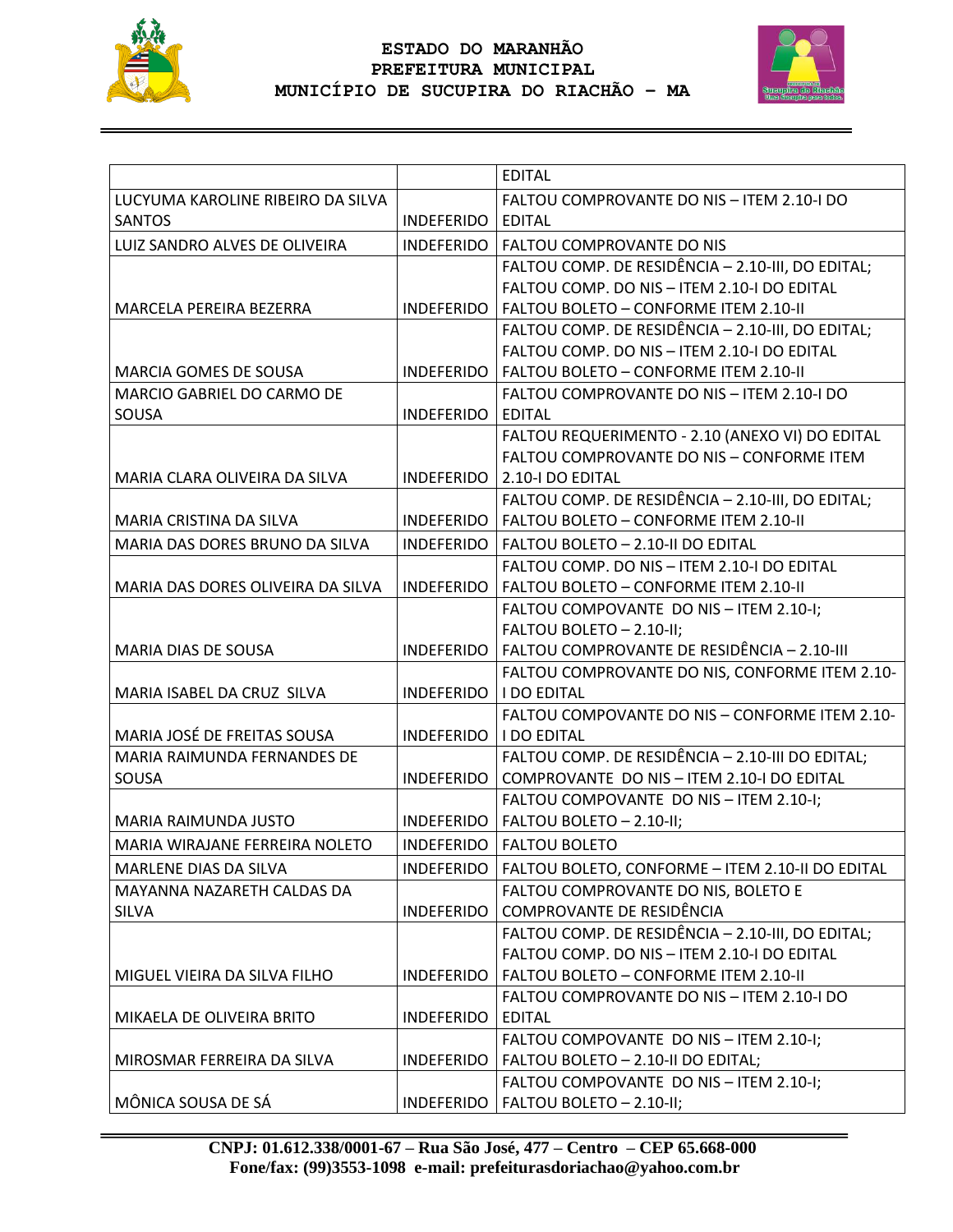



|                                  |                          | FALTOU COMPROVANTE DE RESIDÊNCIA - 2.10-III                          |
|----------------------------------|--------------------------|----------------------------------------------------------------------|
| NAIZA GABRIELLY DE LIMA FERREIRA | <b>INDEFERIDO</b>        | FALTOU BOLETO - 2.10-II DO EDITAL                                    |
| POLIANA BATISTA DE SOUSA         |                          | INDEFERIDO   FALTOU BOLETO - 2.10-II DO EDITAL                       |
| RAFAELA MUNIZ SILVA              | INDEFERIDO               | FALTOU COMP. DE RESIDÊNCIA - 2.10-III DO EDITAL;                     |
|                                  |                          | FALTOU COMP. DE RESIDÊNCIA - 2.10-III, DO EDITAL;                    |
|                                  |                          | FALTOU COMP. DO NIS - ITEM 2.10-I DO EDITAL                          |
| RAVENA SILVA FREITAS             | <b>INDEFERIDO</b>        | FALTOU BOLETO - CONFORME ITEM 2.10-II                                |
|                                  |                          | FALTOU COMP. DE RESIDÊNCIA - 2.10-III, DO EDITAL;                    |
|                                  |                          | FALTOU COMP. DO NIS - ITEM 2.10-I DO EDITAL                          |
| RAYARA DA SILVA SANTIAGO         | INDEFERIDO               | FALTOU BOLETO - CONFORME ITEM 2.10-II                                |
| RAYLLA NOLETO CARVALHO           |                          | INDEFERIDO   FALTOU BOLETO - 2.10-II DO EDITAL                       |
|                                  |                          | FALTOU COMP. DE RESIDÊNCIA - 2.10-III, DO EDITAL;                    |
|                                  |                          | FALTOU COMP. DO NIS - ITEM 2.10-I DO EDITAL                          |
| REGINA MARIA SILVA RAMOS         | <b>INDEFERIDO</b>        | FALTOU BOLETO - CONFORME ITEM 2.10-II                                |
| ROSILENE MORAIS DO NASCIMENTO    | INDEFERIDO               | FALTOU BOLETO - CONFORME ITEM 2.10-II                                |
| ROSIMARY RIBEIRO DE OLIVEIRA     | INDEFERIDO               | FALTOU REQUERIMENTO - 2.10 (ANEXO VI) DO EDITAL                      |
| <b>SALMA MATIAS RIBEIRO</b>      | <b>INDEFERIDO</b>        | FALTOU COMP. DE RESIDÊNCIA - 2.10-III, DO EDITAL;                    |
|                                  |                          | FALTOU BOLETO - 2.10-II;                                             |
|                                  |                          | FALTOU COMPROVANTE DE CADASTRO NO NIS - 2.10-I                       |
| SAMARA PATRÍCIA SILVA HOLANDA    | INDEFERIDO               | <b>DO EDITAL</b>                                                     |
| SEBASTIANA DE SOUZA LIMA         | INDEFERIDO               | FALTOU BOLETO - 2.10-II DO EDITAL                                    |
|                                  |                          | FALTOU COMPOVANTE DO NIS - ITEM 2.10-I;                              |
|                                  |                          | FALTOU BOLETO - 2.10-II DO EDITAL;                                   |
| SILVANA COSTA AGUIAR             | <b>INDEFERIDO</b>        | FALTOU COMPROVANTE DE RESIDÊNCIA - 2.10-III                          |
| SILVANIRA DIAS DA SILVA          | <b>INDEFERIDO</b>        | FALTOU BOLETO, CONFORME - ITEM 2.10-II DO EDITAL                     |
|                                  |                          | FALTOU COMP. DE RESIDÊNCIA - 2.10-III, DO EDITAL;                    |
| SUENE GONZAGA DO NASCIMENTO      | <b>INDEFERIDO</b>        | FALTOU BOLETO - CONFORME ITEM 2.10-II                                |
|                                  |                          | FALTOU COMPROVANTE DO NIS - ITEM 2.10-I DO                           |
| TAMARA KELLY DE SOUZA BARROS     | <b>INDEFERIDO</b>        | <b>EDITAL</b>                                                        |
|                                  |                          | FALTOU COMPOVANTE DO NIS - CONFORME ITEM 2.10-                       |
| THALIA BARBOSA DE SOUSA          | <b>INDEFERIDO</b>        | <b>I DO EDITAL</b>                                                   |
| THASSYLA DOS SANTOS SOUSA        |                          | FALTOU COMPROVANTE DO NIS, CONFORME ITEM 2.10-                       |
| PEREIRA                          | <b>INDEFERIDO</b>        | <b>I DO EDITAL</b>                                                   |
|                                  |                          | FALTOU COMPOVANTE DO NIS - CONFORME ITEM 2.10-                       |
| THAYNARA BARBOSA DE SOUSA        | INDEFERIDO   I DO EDITAL |                                                                      |
| THYAGO PINTO DE SOUSA            |                          | FALTOU COMPROVANTE DO NIS, CONFORME ITEM 2.10-<br><b>I DO EDITAL</b> |
|                                  | INDEFERIDO               |                                                                      |
| VANUZA DE OLIVEIRA PEREIRA LIMA  | <b>INDEFERIDO</b>        | FALTOU COMP. DO NIS - ITEM 2.10-I DO EDITAL                          |
|                                  |                          | FALTOU COMP. DE RESIDÊNCIA - 2.10-III, DO EDITAL;                    |
|                                  |                          | FALTOU COMP. DO NIS - ITEM 2.10-I DO EDITAL                          |
| VERÔNICA MARIA ROCHA PINTO       | <b>INDEFERIDO</b>        | FALTOU BOLETO - CONFORME ITEM 2.10-II                                |
|                                  |                          | FALTOU COMPROVANTE DO NIS - ITEM 2.10-I DO                           |
| WELISSON PEREIRA DA SILVA        | INDEFERIDO EDITAL        |                                                                      |